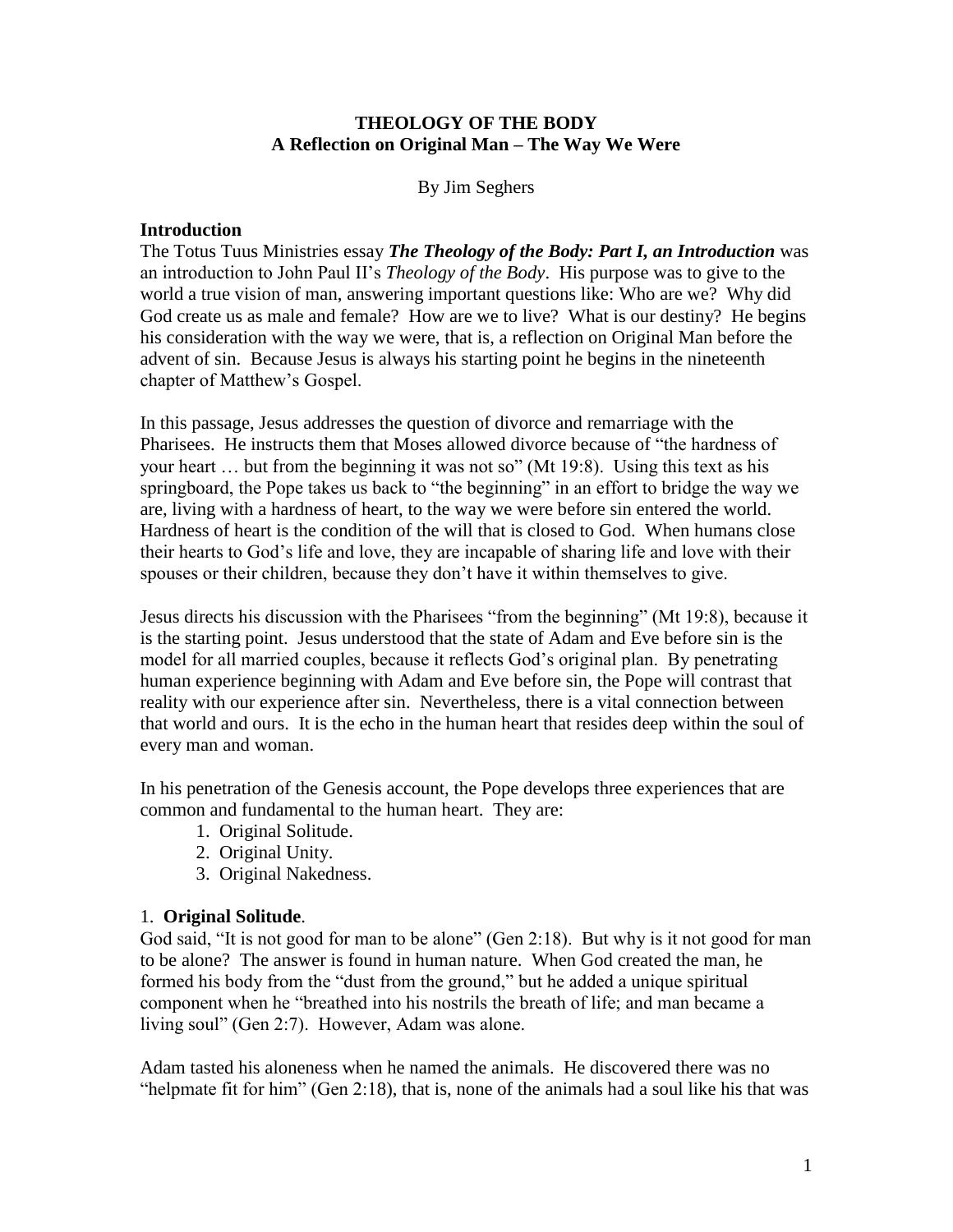created to love and to be loved. The animals were not called to love. They merely followed their instincts. Adam was alone in the most profound sense, because there was no other creature in whom he could pour out his love and receive love in return. Adam's innate longing for love left an echo that still resounds in every human heart.

Animals, in contrast, do not reflect on the big questions. Who am I? Where am I going? What is my ultimate destiny? What is the meaning of my life? Animals don't paint, nor do they compose music or write poetry. The fundamental difference between humans and animals is that humans seek love amid the experience of solitude. It's the longing of every human to share one's inner self - the desire to love and to be loved.

# **2. The Original Unity**

Man's experience of the original solitude - being alone - finds its fulfillment in the experience of the original unity. Solitude aches for a fulfillment in communion, that is, a common union, with someone "fit for him," otherwise the human person will never fulfill himself. Man's very being calls for union - communion - oneness with another person. The experience of this original unity is expressed in the book of Genesis by the words "therefore a man must leave his father and mother and cling to his wife and the two will become one flesh" (Gen 2:24).

The "rib" of Eve's formation (Gen 2:21) indicates that the "woman" (Gen 2:22) is also a human being, different from the animals and made in God's image and likeness (Gen 1:26). Therefore, like Adam she, too, can only discover her fulfillment in love.

According to John Paul II both the experience of solitude and the experience of original unity are expression of being made in God's image and likeness. "Man became the image and likeness of God," he wrote, "not only through his own humanity, as an individual, but also through the communion of persons that man and woman form right from the beginning." This union reflects God's inner nature, which is an eternal communion of love and of life in a union of three distinct Persons: Father, Son, and Holy Spirit.

In the original unity, Adam gives his whole being to Eve who is open to receive it. In receiving him, she in turn makes the gift of herself. It is this exchange of self-giving that brings about their common union - a communion of persons. In this original unity we discover a foreshadowing of mankind's ultimate destiny, which is the eternal communion achieved with the Bridegroom Messiah in the wedding banquet of the Lamb (Rev 19:7- 9).

The blessing of fertility, which is linked to procreation, is built on this fundamental union. Thus, sexual union, properly understood, reflects the inner life of the Trinity. This explains the satanic attacks aimed against the body and the resulting culture of death. In order to know what is most sacred in the world, consider that which is most profaned: our bodies - the temple of the Holy Spirit, human life, and the denial of, irreverence toward, and sacrilege of the Eucharist. Satan attacks the greatest good in an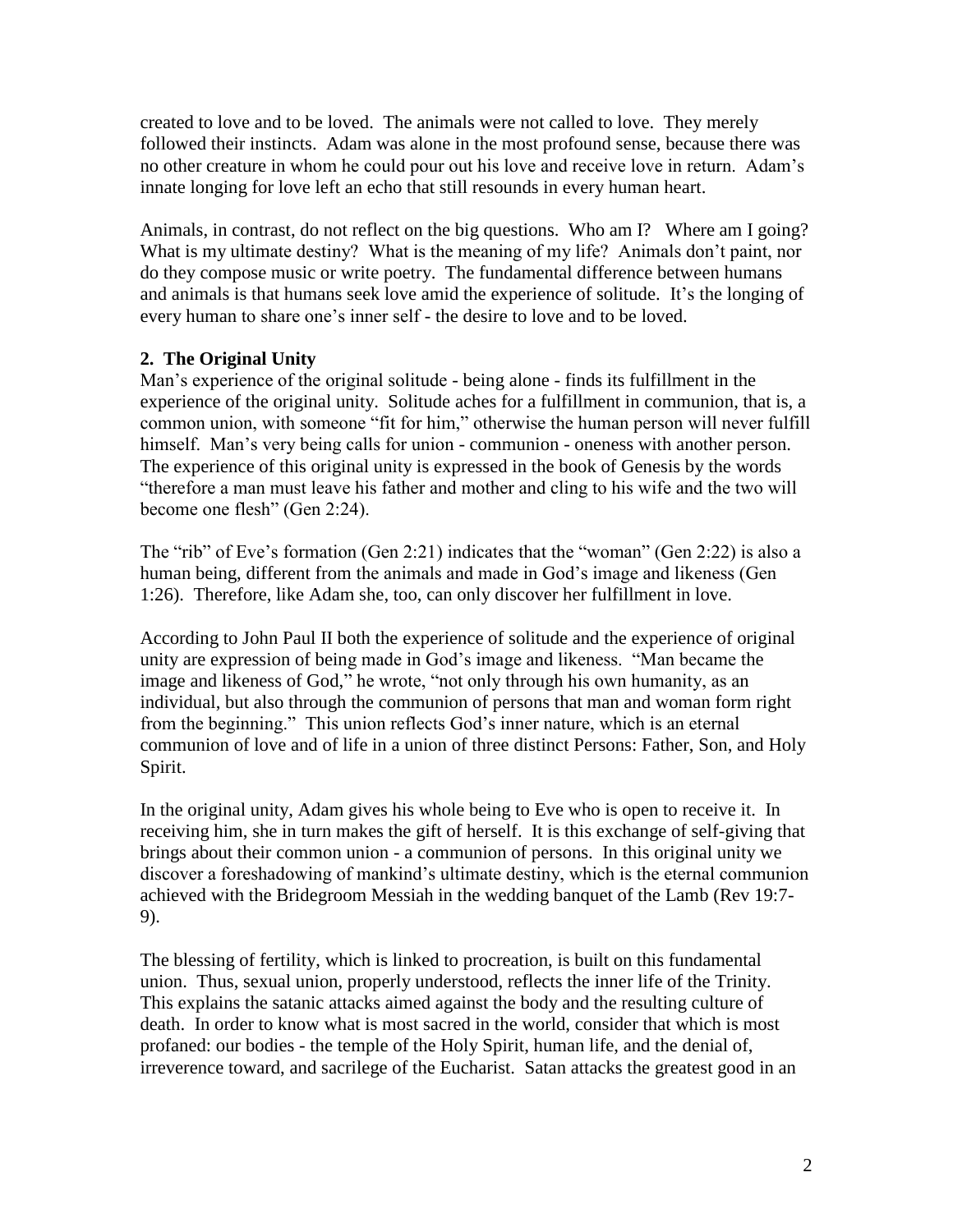attempt to seize it as his own. "Bow down and worship me" (Mt 4:9) is his pathetic plea. The body, which is formed as a symbol of Trinitarian life and love is the battleground.

## 3. **Original Nakedness**

Pope John Paul II begins his final point on his reflection of Original Man with a quote from the second chapter of Genesis: "The man and his wife were both naked and felt no shame" (Gen 2:25). The Pope teaches that this *nakedness without shame* is a key for understanding the original biblical view of men and women. It indicates that the very desire of their hearts was to love as God loves because they had the unspoiled love of God radiating from within themselves. Adam and Eve's desire for each other was not focused on the other as an object to be used, but on the person to love as God loves. Their longing was to express their love through the gift of self, which is called selfsacrificing love.

Indeed, according to John Paul II, it was precisely to express this reciprocal love that God made them male and female. So God commands them, "Be fruitful and multiply" (Gen 1:28). In other words, God commanded them to love as He loves, which is with an eternal generation of life and love. Each divine Person gives the totality of his being to the other Persons in an infinite act of total self-giving and receiving. When God said, "Be fruitful and multiply," his decree meant - live in the image I created you.

Therefore, we discover there is no shame in loving the way God loves, because the focus is not on body parts, but the person of the one loved. So Adam and Eve were naked and there was no shame because the desire of their hearts were pure (Gen 2:25). Their desire was to be a gift in the image and likeness of God, because they wanted to love the way God loves. In their nakedness they discovered the theology of their bodies, the revelation of the mystery of God's plan of self-donating love. They saw the beauty and the goodness of God's plan of love and life. They desired nothing else. They saw and knew each other with all the peace of the interior gaze which creates the total intimacy of persons. In their innocence they saw with their hearts not just with their eyes. Thus, they could perceive the person revealed through the body. They could see the spiritual reality in and through the body. Thus, Adam did not merely see a body, but a person made in the image and likeness of God, a somebody.

There is an important lesson here that resonates with us. Sin has not conquered the goodness of our creation. Therefore, through the eyes of faith, we can see this beauty and goodness in spite of graying and falling hair, wrinkles, too much weight, stretch marks, and sagging and deteriorating body parts. Sadly, we often perceive with the false vision of the world, which focuses on what is superficial and passing. Through grace we can reclaim the divine perspective, which is God's original vision of our bodies.

John Paul II wrote, "Nakedness without shame expresses the fact that holiness entered the visible world." It shows that Adam and Eve were holy. "Holiness enables man to express himself deeply with his own body precisely by means of the sincere gift of himself." Holiness, the Pope points out, is always expressed through the body. Therefore, we can't reject or denigrate our bodies, because holiness expresses God's love